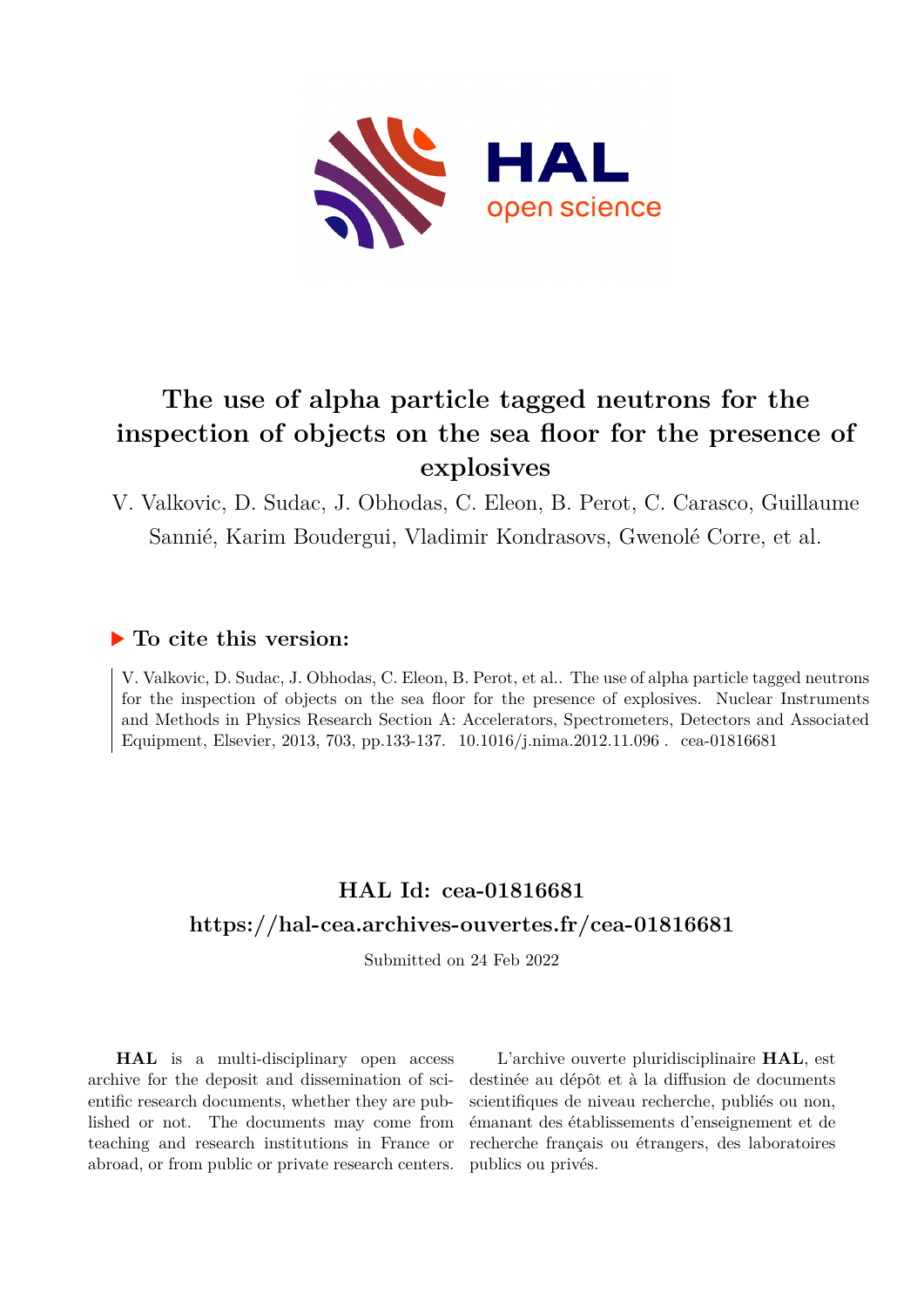### The use of alpha particle tagged neutrons for the inspection of objects on the sea floor for the presence of explosives

V. Valkovic <sup>a</sup>, D. Sudac <sup>b</sup>, J. Obhodas <sup>b,n</sup>, C. Eleon <sup>c</sup>, B. Perot <sup>c</sup>, C. Carasco <sup>c</sup>, G. Sannié <sup>d</sup>, K. Boudergui <sup>d</sup>, V. Kondrasovs $^{\rm d}$ , G. Corre $^{\rm d}$ , S. Normand $^{\rm d}$ , R. Woo $^{\rm d}$ , J.M. Bourbotte $^{\rm d}$ 

<sup>a</sup>*A.C.T.d.o.o. Analysis and Control Technologies, Prilesje 4, 10000 Zagreb, Croatia*

<sup>b</sup>*Ruder Boskovic Institute, Bijenicka c. 54, 10000 Zagreb, Croatia*

<sup>c</sup>*CEA, DEN, Cadarache, Nuclear Measurement Laboratory, F-13108 Saint-Paul-lez-Durance, France*

<sup>d</sup>*CEA, LIST, Saclay, F-91191 Gif-sur-Yvette, France*

#### A b s t r a c t

A system using a neutron sensor installed within a Remotely Operated Vehicle (ROV) for underwater inspection has been developed. The system can inspect objects for the presence of threat materials, such as explosives and chemical agents, by using alpha particle tagged neutrons from a sealed tube dpt neutron generator to produce characteristic gamma rays within the interrogated object.

Here we show that the measured gamma spectra for commonly found ammunition charged with TNT explosives are dominated by C, O and Fe peaks enabling the underwater determination of explosives inside an ammunition shell.

#### 1. Introduction

Since World War I, ammunition and chemical weapons have been often disposed of by dumping in the sea. The amount of dumped materials presents a challenging problem regarding the safety and security of coastal and underwater areas as well as ports and ships that has to be addressed and resolved by new specialized products and methods. The challenge of the research described here was to provide advanced tools for fast and robust non-destructive in-situ inspection of underwater objects in terms of chemical analysis. Besides chemical composition, this analysis can provide information on the size of the object, as well as about the volume of the analyzed substance contained by the object. This enables planning of the appropriate clearance actions, saving divers from the dangerous first contact with objects such as military explosives and chemical weapons. Commonly used military explosives are characterized by the presence of only four chemical elements, carbon  $(C)$ , hydrogen  $(H)$ , nitrogen  $(N)$  and oxygen  $(0)$ , inside an investigated object such as a mine, shell, or grenade made of iron (Fe) or aluminum (Al). The presence of phosphorus (P), sulfur (S), chlorine (Cl), fluorine (F), arsenic (As) and bromine (Br) in an iron barrel (identified by Fe) or a glass jar (identified by Si) can be related to the presence of CW agents [1#. The ROV constructed under the EU FP7 UNCOSS project carries a 14 MeV neutron sensor with the associated alpha particle

detection sensor and can be used for the inspection of objects lying on the sea floor containing a TNT surrogate. It was previously established that objects can be easily distinguished from the background [2]. The following parameters are of importance  $[3,4]$ :

- 1. Distance of the object (i.e. explosive charge) from the neutron sensor due to the effect of fast neutron attenuation in sea water.
- 2. Thickness of the object's wall (neutron attenuation in the iron shell, mainly, sometimes aluminum).
- 3. Choice of the tagged neutron beam angle. This parameter can be satisfied either by
	- (i) rotation of the neutron generator, or by
	- (ii) use of a multisectorial alpha particle detector inside the neutron generator so that all angles are measured simultaneously.
- 4. Proper selection of the gamma ray detector.
- 5. Choice of the part of the object to be scanned for the explosive/threat material presence (this can introduce additional attenuation or complete miss of the explosive charge).

The three most important requirements for the ROV to function properly are

1. ROV stability during the measurement time  $($  >10 min) with- out touching the object. This was ensured by landing the ROV

 $n^{\circ}$ Corresponding author. Tel.:  $b$ 385 1 4681 161; fax:  $b$ 385 1 4680 239. *E-mail address:* jobhodas@irb.hr (J. Obhodas).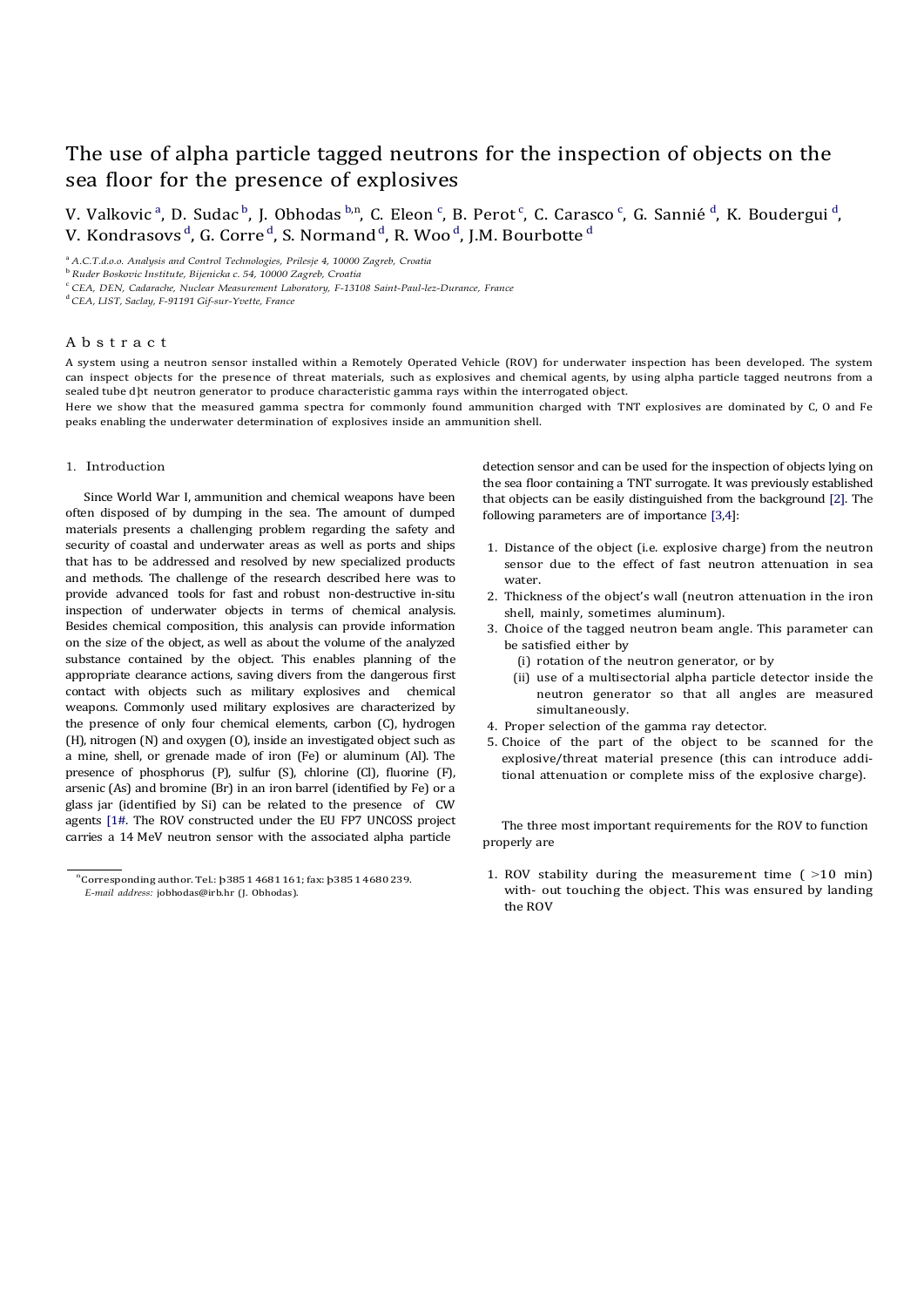above the inspected object on four hydraulic legs whose length was remotely controlled [5].

- 2. Fine positioning of the ROV (cm-scale). This was performed by the use of 8 brushless thrusters.
- 3. The requirement that the position and size of the explosive charge (or other threat material) could be determined by neutron generator rotation.

#### 2. Data acquisition system performance

The neutron-based sensor for explosive detection is composed of Russian made ING-27, a 14 MeV neutron generator with  $3 \times 3$ pixels associated alpha particle detector [6], a 30 cm detector shielding made of iron, a  $3 \times 3'$  LaBr<sub>3</sub>(Ce) gamma detector [7] and the data acquisition electronics (DAQ), specifically developed for the UNCOSS project  $[8]$  . The tagged neutron beam is directed under a 451 angle with respect to the inspected object (see Fig.  $1$ ).

The neutron system is located inside the ROV which is made from a carbon fiber. The ROV also includes a titanium window in order to avoid the interaction between the tagged neutron beam and the carbon from the ROV hull, since carbon is a key element for explosive detection (see Section 4).



Fig. 1. Graphical presentation of the inspection setup.

The linearity of the neutron sensor was verified by recording the number of counts in the 4.439 MeV carbon peak in a fixed graphite target as a function of neutron emission and by increasing the rate up to the maximum value of  $5.8 \times 10^7$  n/s allowed by the ING-27 generator. In addition, it was verified that count losses were negligible by placing a fixed  $^{60}$ Co source near the gamma detector and by recording the counts in the 1.33 MeV peak as a function of the neutron emission. These preliminary tests demonstrated the good linearity and stability of the sensor. The overall time resolution of the DAQ system was 3 ns (FWHM). This allowed eliminating the contribution of the iron walls of the neutron generator (thickness of a few mm  $[6]$ , see Fig. 2). The overall time resolution observed on the narrow peaks of Fig. 2 is a result of a DAQ resolution, alpha and gamma detector resolution  $($ . 1.3 ns for the LaBr detector), and the iron wall thickness.

#### 3. Alpha pixel mapping and UXO positioning

A large graphite target (10 x 50.5 x 40 cm<sup>3</sup>) was placed below the ROV to co-relate the relative efficiency of different tagged neutron beams associated to different alpha pixels of the neutron generator. Fig. 3 shows that pixels  $#2$  and  $#3$  are the most effective ones; pixel  $#2$  just below the gamma detector logically showing the maximum signal.

In addition, it must be noted that some tagged beams are directed at regions which are partially shielded with respect to the gamma detector because of the ROV hull (for instance pixels #1, #4 and #7 are partially masked by the ROV hull).

In order to find the optimal position for real measurement conditions, the experiment was carried out with a carbon target  $(10 \times 10 \times 10 \text{ cm}^3)$  placed under the ROV and moved in the *X* and *Y* directions. Fig. 4 presents the carbon peak counts by the alpha pixels #2 and #5. It shows that the tagged neutron beam longitudinal axis (i.e. parallel to the longer axis of the titanium plate), which is at  $X=0$  cm, is shifted to  $X = -5$  cm.

The 5 cm shift is due to the fact that the tagged neutron beam axis is not exactly perpendicular to the alpha detector plane. The reason for this deviation is the residual kinetic energy of the deuterium ions colliding with the tritium target inside the neutron generator (see for instance Ref.[9]). Therefore, the optimal UXO (unexploded ordnance) positioning below the ROV is just below the gamma-ray detector  $(Y=0)$  and on the neutron beam axis  $(X = -5$  cm). The 5 cm shift has been corrected in the



Fig. 2. Newly developed DAQ (on the left) and time-of-flight (TOF) spectrum showing narrow peaks associated to the few mm thick iron walls of the neutron generator (on the right).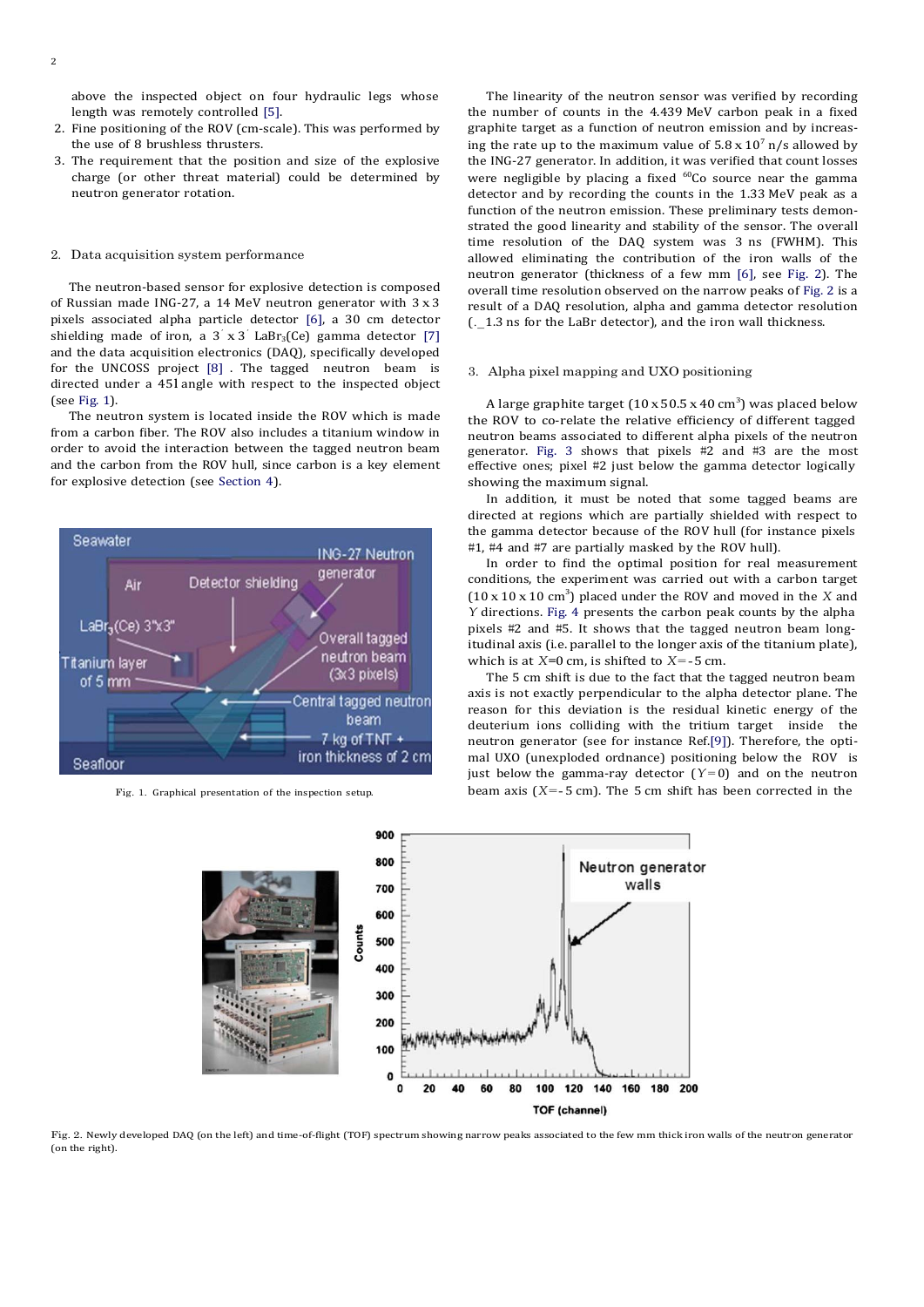

Fig. 3. Alpha pixel map (left) corresponding to the counts in the 4.439 MeV carbon peak induced by the different tagged neutron beams from the plan graphite target located 5 cm below the ROV titanium window (right).



Fig. 4. Number of counts in the 4.439 MeV carbon peak according to *X*-axis position of the  $10 \times 10 \times 10$  cm<sup>3</sup> graphite cube.

final setup by slightly rotating the neutron generator inside the ROV, thus also improving the signal of pixels  $#1, #4$  and  $#7$ , which were partially masked by the ROV hull. The width of the projection of the tagged beam associated to the optimal pixel  $#2$ , on an inspected object located 5 cm below the ROV, is approximately 15 cm (FWHM).

#### 4. Experimental assessment for underwater inspection

The preliminary underwater performance assessment tests were carried out in the Punat seaport on the island of Krk, Croatia. The inspected objects were attached parallel to the ROV and the

measurements were performed with the ROV/object direct contact to ascertain their relative positioning with respect to the tagged beam as well as to minimize the thickness of the seawater layer. This reduced the oxygen contribution to the measured spectra, thus increasing sensitivity. As a result of the previous alpha pixel mapping presented in Fig. 3, central pixels  $#2$ ,  $#5$  and  $#8$  were selected for data acquisition. The measurements were carried out with two identical cylinders, 16 cm diameter and 12 mm thick, filled with  $\sim$  11 kg of local sediments from the Punat test site and with  $\sim$  13 kg of TNT surrogate with the composition  $C_7H_6N_3O_6$ . Additional tests were performed with an airplane bomb (diameter of 20 cm and iron thickness of 2 mm) filled with  $\sim$  30 kg of another TNT surrogate with the composition  $Si_3C_7H_3N_3O_6$  and with a 120 mm grenade filled with  $\sim$  3 kg of the C<sub>7</sub>H<sub>6</sub>N<sub>3</sub>O<sub>6</sub> TNT surrogate. The TNT surrogate has been selected for the experiments since TNT is the most common explosive found in ammunition present on the sea floor [3,4].

Fig. 5 shows the time and energy spectra for the 16 cm diameter and 12 mm thick iron cylinder filled with TNT surrogate after 10 min acquisition time. The main characteristic peaks of iron (UXO shell), titanium (ROV window), carbon and oxygen (TNT surrogate) can be observed. With respect to laboratory measurements of the sensor stability (see Section 2), underwater inspections were performed with a neutron emission rate of  $2.6 \times 10^7$  n s<sup>-1</sup> instead of the maximum  $5.8 \times 10^7$  n s<sup>-1</sup>. Indeed, neutron interactions with the surrounding environment strongly increase the gamma detector count rate and the associated random background, the last rinsing with the square of neutron emission.

The relative proportions of carbon, oxygen and nitrogen are commonly used for explosive detection (see Refs.[10,11] and references therein). However in underwater inspection of thick iron shells the characteristic peaks of nitrogen (mainly at 1.632 MeV, 2.313 MeV and 5.106 MeV) are strongly attenuated and in addition they are interfered by other lines such as the 2nd escape of the 6.130 MeV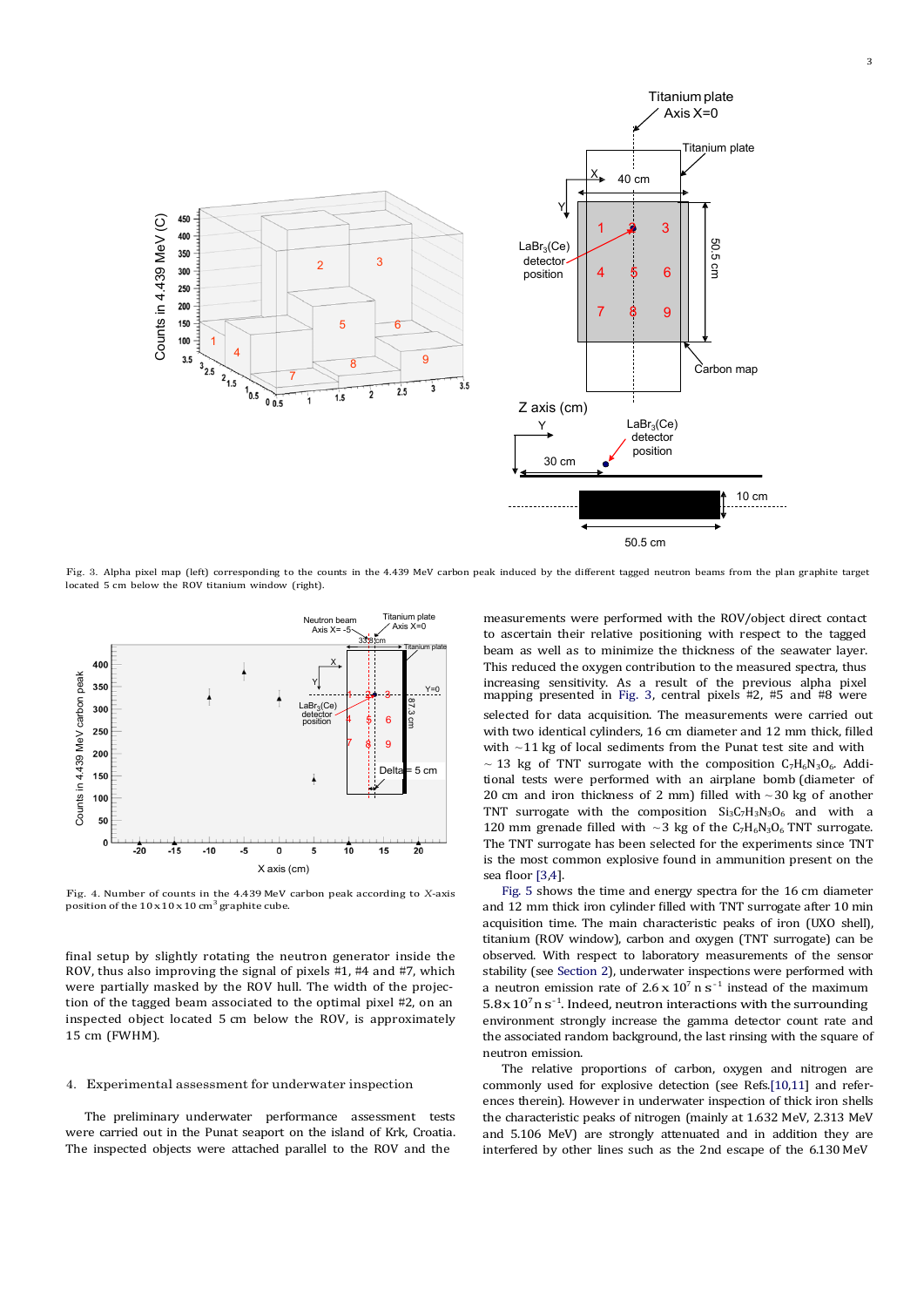

Fig. 5. TOF of the 16 cm diameter and 12 mm thick iron cylinder filled with TNT surrogate (C<sub>7H6</sub>N<sub>3</sub>O<sub>6</sub><sub>0</sub>on the left) and energy spectra (on the right) measured in sea water for 10 min by the ROV. Average neutron emission was  $2.6 \times 10^7$  n s<sup>-1</sup>.



Fig. 6. Energy spectra of the 16 cm diameter and 12 mm thick iron cylinders measured for 10 min in sea water with an average neutron emission of 2.6 x 10<sup>7</sup> n s<sup>-1</sup> and by<br>selecting the central alpha pixels #2, #5 and #8:

#### Table 1

Net peak area of C, O and C/O ratios measured in sea water by selecting the central alpha pixels  $#2, #5$  and  $#8$  for the 20 cm airplane bomb and the 12 cm grenade, both filled with TNT surrogates, and for two identical 16 cm iron shells filled with TNT surrogate and with local sand. Three repeatability tests are reported for the cylinders, and for the grenade 10 min and 20 min acquisitions were performed.

| Measurements                                                           | $C(4.439 \text{ MeV})$<br>peak counts) | $O(6.130 \text{ MeV})$<br>peak counts) | $C/O$ ratios |
|------------------------------------------------------------------------|----------------------------------------|----------------------------------------|--------------|
| Iron cylinder filled with TNT<br>surrogate (10 min) Run No.1           | 252756                                 | 167752                                 | 1.5170.58    |
| Iron cylinder filled with local<br>sand $(10 \text{ min})$ Run No.1    | 90782                                  | 406766                                 | 0.2270.21    |
| Iron cylinder filled with TNT<br>surrogate $(10 \text{ min})$ run No.2 | 539776                                 | 365763                                 | 1.4870.33    |
| Iron cylinder filled with local<br>sand $(10 \text{ min})$ Run No. 2   | 118781                                 | 556760                                 | 0.2170.15    |
| Iron cylinder filled with TNT<br>surrogate (10 min) Run No.3           | 354765                                 | 259746                                 | 1.3770.35    |
| Iron cylinder filled with local<br>sand $(10 \text{ min})$ run $No.3$  | 234793                                 | 521766                                 | 0.4570.19    |
| Airplane bomb (10 min)                                                 | 615766                                 | 433745                                 | 1.4270.21    |
| Grenade (10 min)                                                       | 341795                                 | 355753                                 | 0.9670.30    |
| Grenade (20 min)                                                       | 11587148                               | 7477104                                | 1.5570.29    |

Fig. 7. Underwater inspection of the 20 cm diameter airplane bomb at the depth  $\sim$  of 10 m.

gamma ray of oxygen, at 5.108 MeV, or the 1.555 MeV and 2.375 MeV peaks of titanium [12]. Therefore, for this application we performed a simpler but much more robust data analysis based on the carbon  $4.439 \text{ MeV}$  and oxygen  $6.130 \text{ MeV}$  net areas, the  $C/O$ 

surface ratio being used to discriminate between metallic objects containing sediments or explosives. Fig. 6 and Table 1 show that the  $C/O$  ratio allows the differentiation of a TNT surrogate from a sea sediment inside a thick iron shell.